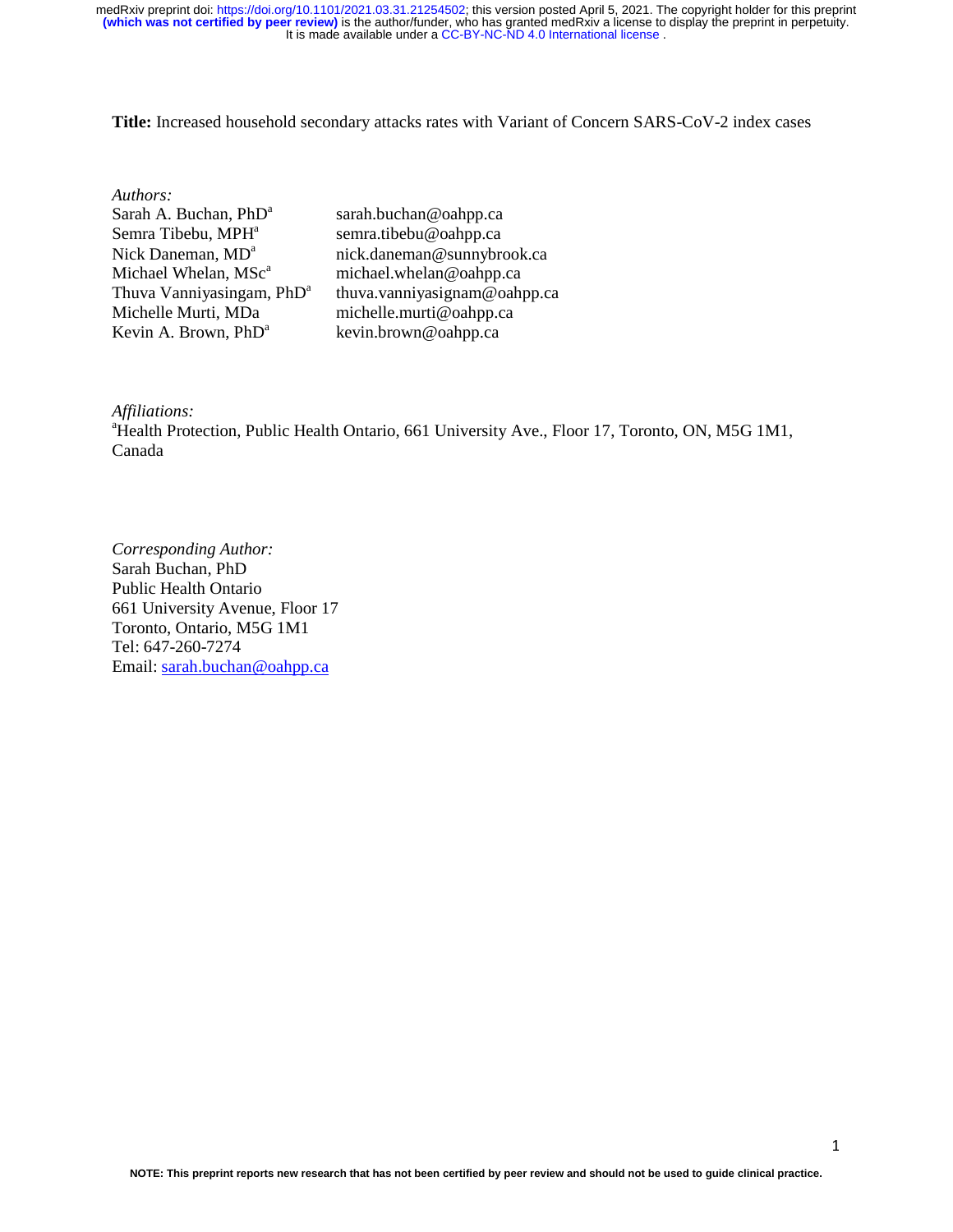#### **Abstract**

IMPORTANCE: Higher secondary attack rates related to variant of concern (VOC) index cases have been reported, but have not been explored within households, which continue to be an important source of coronavirus disease 2019 (COVID-19) transmission

OBJECTIVE: To compare secondary attack rates in households with VOC versus non-VOC index cases.

DESIGN: A retrospective cohort study of household index cases reported from February 7 – 27, 2021. A propensity-score matched cohort was derived to calculate adjusted estimates.

SETTING: Ontario, Canada.

PARTICIPANTS: A population-based cohort of all private households with index cases. We excluded cases in congregate settings, as well as households with one individual or with >1 case with the same earliest symptom onset date.

EXPOSURE: VOC status, defined as either individuals confirmed as B.1.1.7 using whole genome sequencing or those that screened positive for the N501Y mutation using real-time PCR.

MAIN OUTCOME AND MEASURE: Household secondary attack rate, defined as the number of household secondary cases that occurred 1-14 days after the index case divided by the total number of household secondary contacts.

RESULTS: We included 1,259 index VOC and non-VOC cases in the propensity score-matched analysis. The secondary attack rate for VOC index cases in this matched cohort was 1.31 times higher than non-VOC index cases (RR=1.31, 95%CI 1.14-1.49), similar to the unadjusted estimate. In stratified analyses, the higher secondary attack rate for VOC compared to non-VOC index cases was accentuated for asymptomatic index cases (RR=1.91, 95% CI 0.96-3.80) and presymptomatic cases (RR=3.41, 95%CI 1.13-10.26)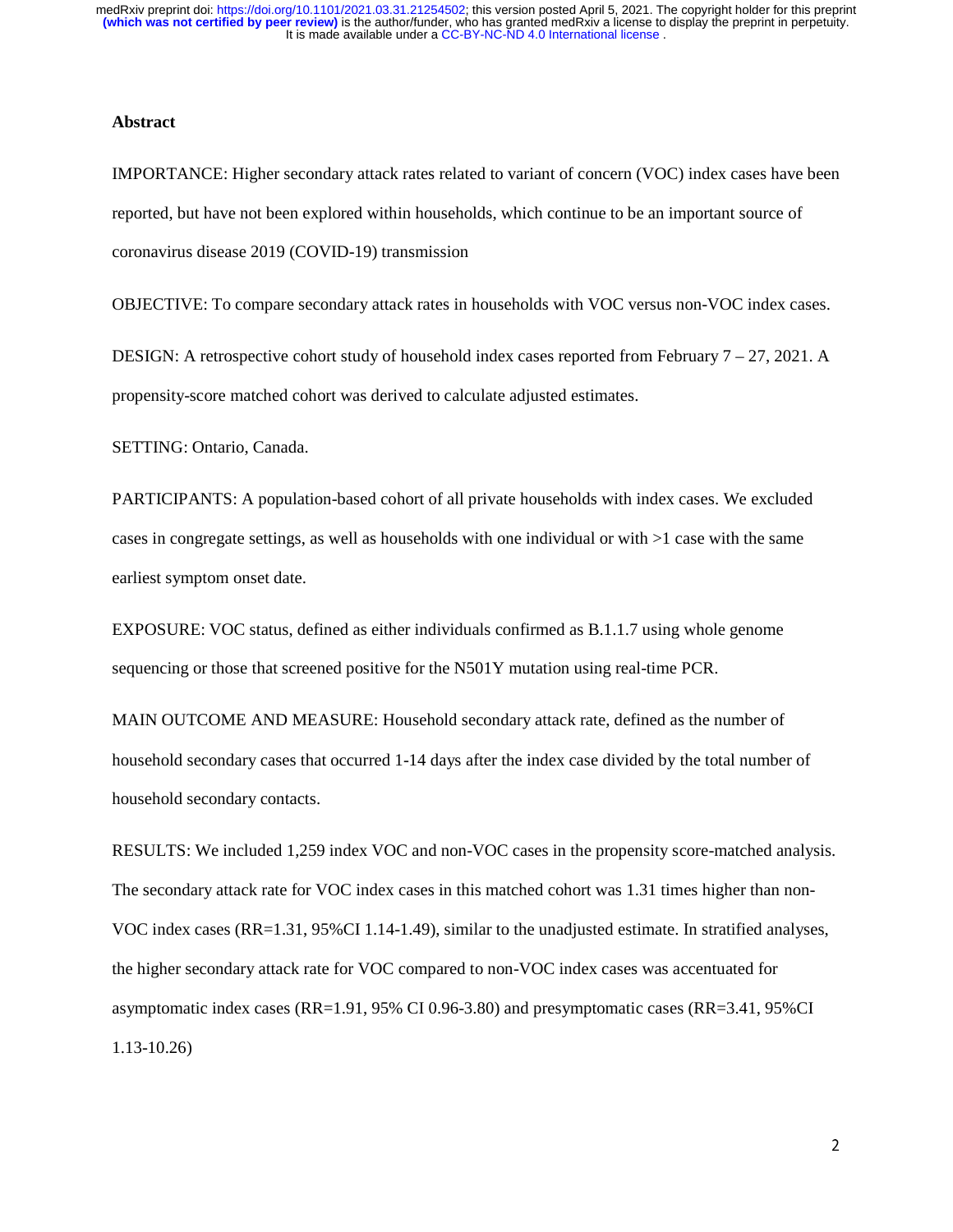CONCLUSIONS AND RELEVANCE: This study provides strong evidence of increased transmissibility in households due to VOCs and suggests that asymptomatic and pre-symptomatic transmission may be of particular importance for VOCs. Our study suggests that more aggressive public health measures will be needed to control VOCs and that ongoing research is needed to understand mechanisms of VOC transmissibility to curb their associated morbidity and mortality.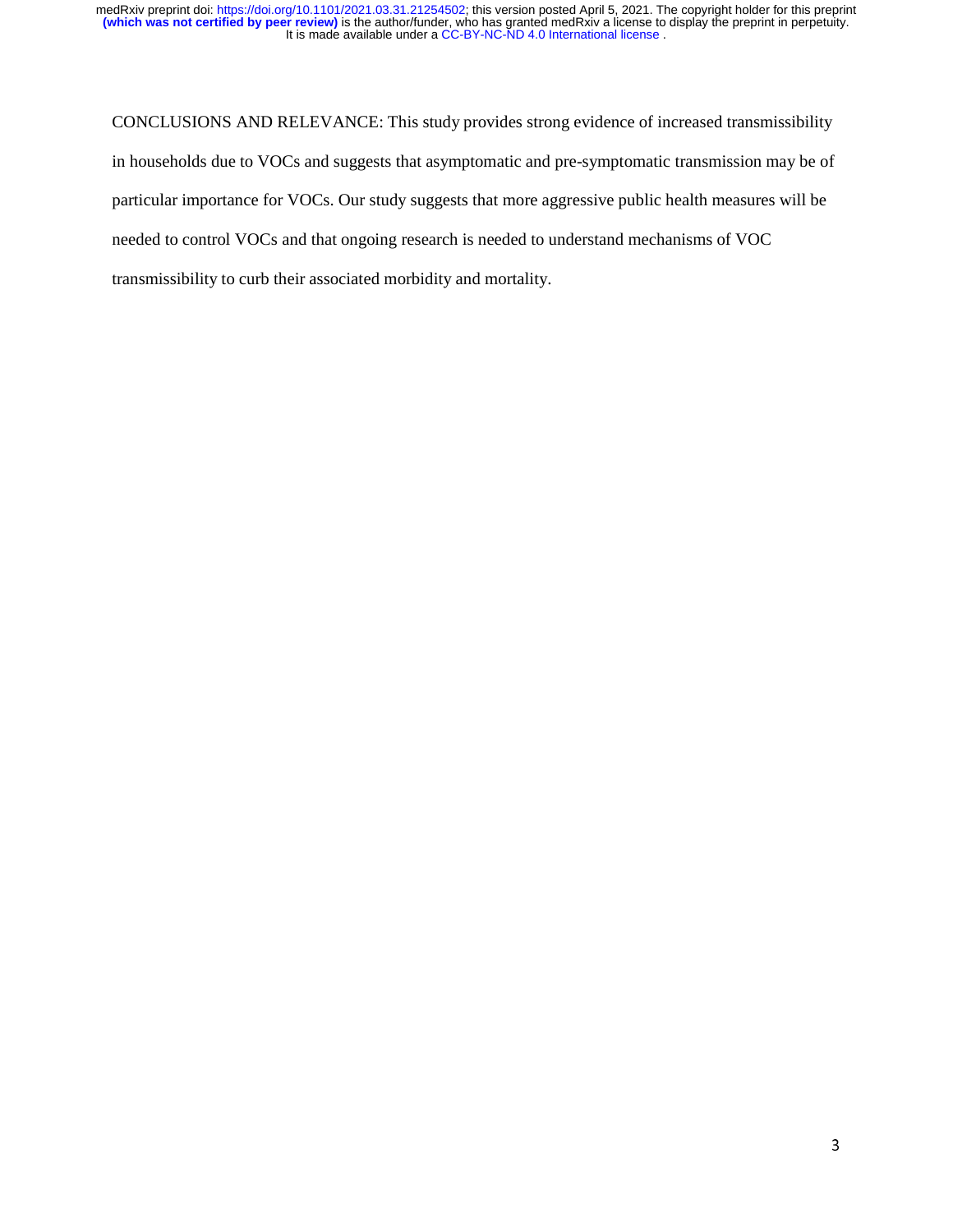### **Introduction**

The prevalence of variants having the N501Y mutation have rapidly increased globally,<sup>1</sup> including in Ontario, Canada, where this prevalence increased dramatically in February, 2021. These patterns of rapid strain replacement suggest increased transmissibility of variants with the N501Y mutation, which is present across variants of concern (VOC), including B.1.1.7, B.1.351, and P.1 lineages. $<sup>2</sup>$  However the</sup> exact degree of increased transmissibility, and specific settings when increased transmissibility occurs, remains unclear.  $^{1, 3, 4, 5}$  Higher secondary attack rates related to VOC index cases have been reported,  $^{6}$  but have not been explored within households, which continue to be an important source of coronavirus disease 2019 (COVID-19) transmission.<sup>7</sup> The objective of this study was to compare secondary attack rates in households with VOC versus non-VOC index cases in Ontario, Canada.

## **Methods**

We identified individuals with laboratory-confirmed COVID-19 reported in the Public Health Case and Contact Management Solution (CCM), Ontario's COVID-19 reporting system, and included households with index cases reported from February 7 to 27, 2021. VOC cases included either individuals confirmed as B.1.1.7 using whole genome sequencing or those that screened positive for the N501Y mutation using real-time PCR. B.1.1.7 accounted for 94% of confirmed VOC cases reported in Ontario until February 27, 2021.<sup>8</sup> All PCR-positive specimens in Ontario with cycle threshold  $\leq$ 35 underwent screening for the N501Y mutation during the study period using real-time PCR. Non-VOC cases were those that screened negative for the N501Y mutation.

We grouped cases living in the same household based on residential address.<sup>9</sup> Index cases were defined as the first case in the household based on symptom onset date (or specimen collection date, if symptom onset date was not available) and secondary cases were included if they occurred 1-14 days after the index case. We excluded cases in congregate settings, as well as households with one individual or with >1 case with the same earliest symptom onset date. We used reported household size to calculate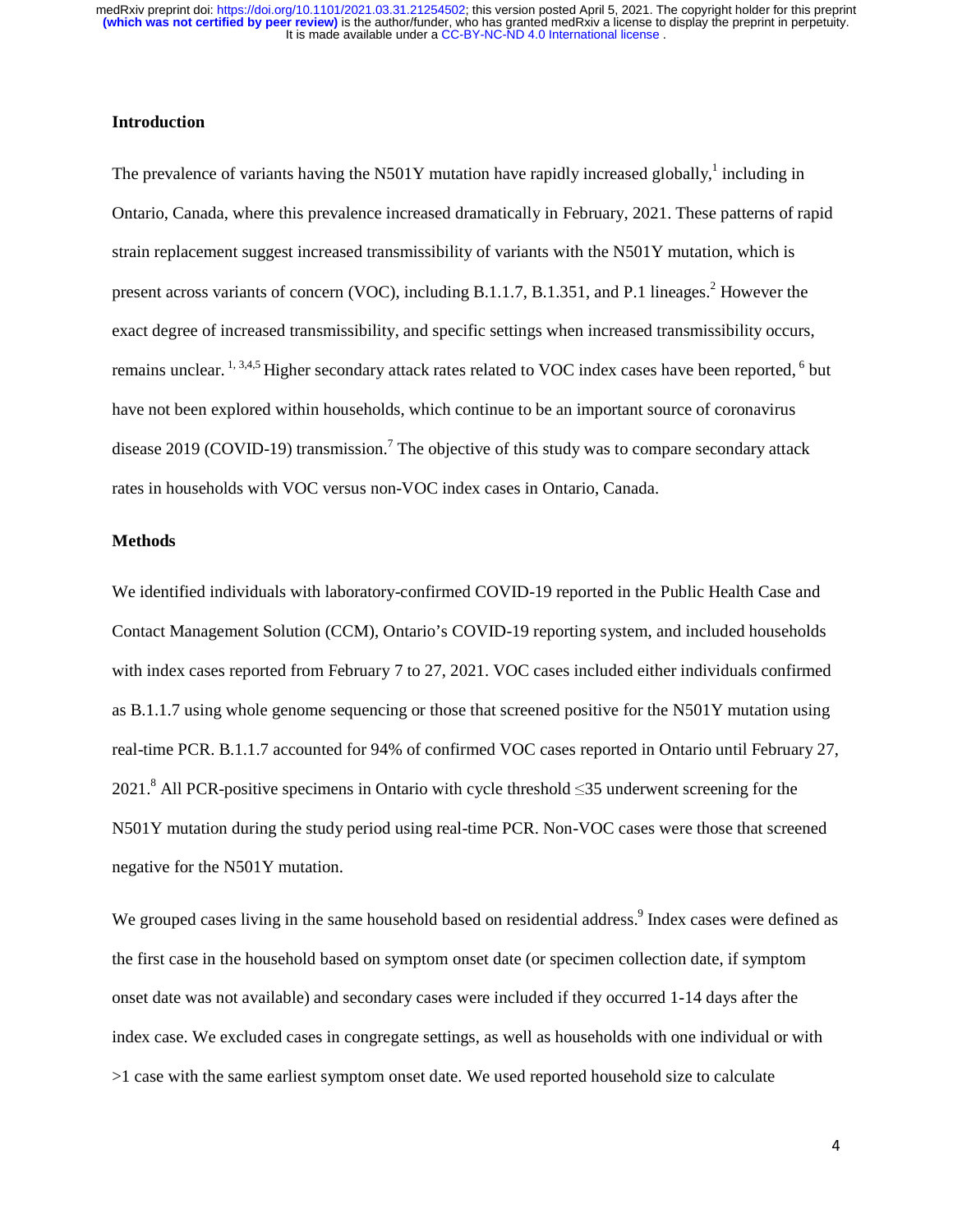secondary attack rates by dividing the number of secondary cases by the total number of household secondary contacts (i.e., household size minus one). Cases with and without symptoms were classified based on symptom information and onset date reported in CCM.

Poisson regression was performed for the unadjusted and adjusted analyses, overall and by strata. The models were specified with the count of household secondary cases as the outcome, the logarithm of household size as the offset and VOC status as a binary exposure covariate. Clustering was accounted for with a random intercept for household to account for known overdispersion.

Our unadjusted risk ratios (RR) included the entire cohort of households with a VOC or non-VOC index case in Ontario. Adjusted RRs were based on a propensity score matched analysis. VOC index cases were 1:1 matched to non-VOC index cases based on gender and age group, and matched on the logit of the propensity score, using a caliper width of 0.2 times the standard deviation.<sup>10</sup> The propensity score was based on a logistic regression model of VOC status as a function of five covariates: reported date, time between symptom onset and testing, association with a reported outbreak, as well as the neighbourhood proportion of visible minority residents (non-white and non-Indigenous population) and household crowding as determined using 2016 Canadian Census data.<sup>11</sup> Regression estimates were reported using RRs and 95% confidence intervals (CI). Statistical analysis was performed in R version 4.0.4.<sup>12</sup>

This study was approved by Public Health Ontario's Research Ethics Board.

### **Results**

We identified 5,617 index cases and 3,397 secondary cases across the study period. Amongst index cases, 1,318 were classified as VOC (151 B.1.1.7 and 1,167 N501Y) and 4,299 were classified as non-VOC. The overall secondary attack rate was higher for VOC index cases (25.9%) compared to non-VOC (20.5%, p<0.01) with consistently higher secondary attack rates for VOCs across individual characteristics of the index cases (Table 1). The secondary attack rate of VOC index cases was 1.28 times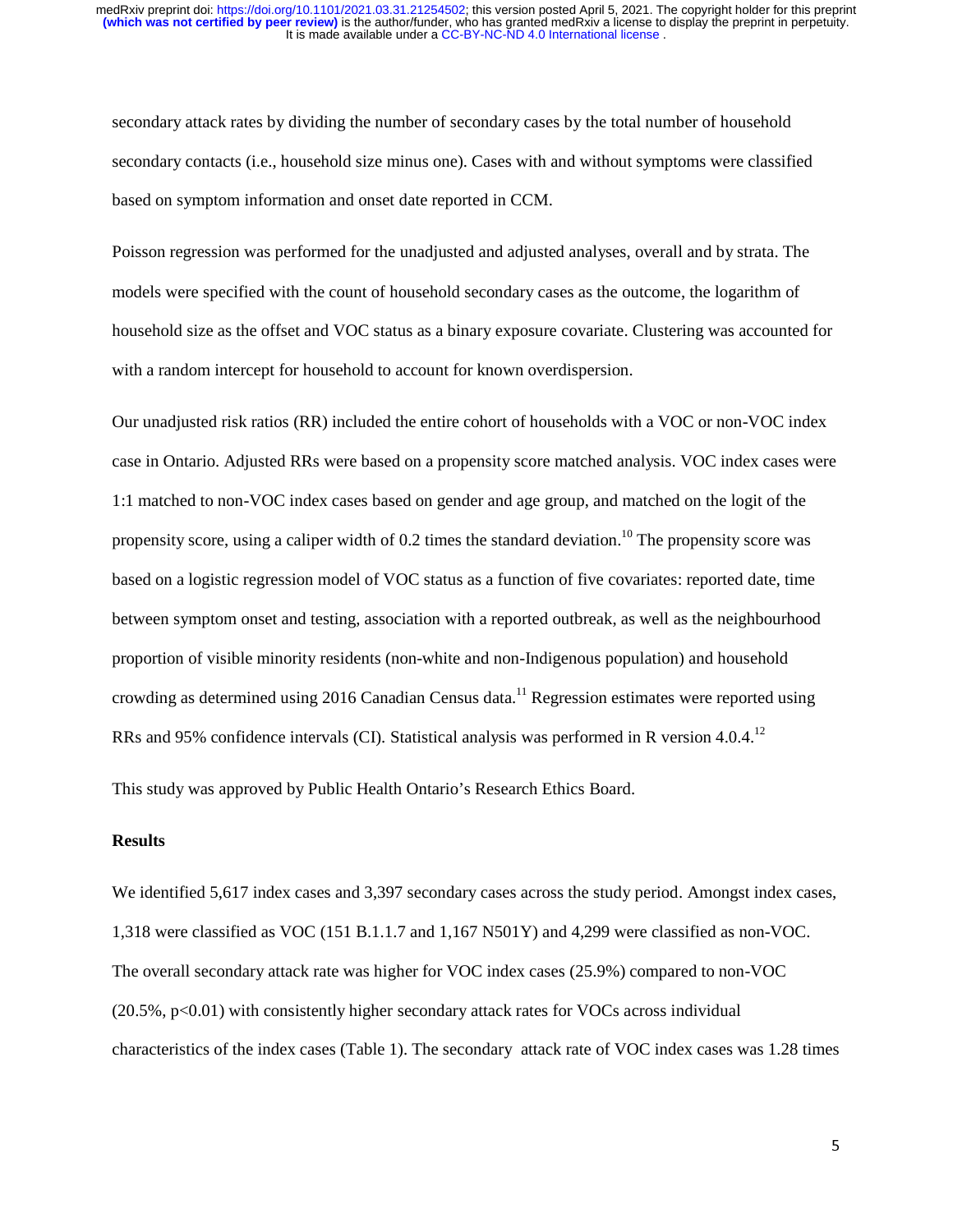higher than that of non-VOC index cases (RR=1.28, 95% CI 1.16-1.42); a similar trend of increased secondary attack rate was observed across subgroups (Figure 1).

We included 1,259 index VOC and non-VOC cases in the propensity score-matched analysis. The secondary attack rate for VOC index cases in this matched cohort was 1.31 times higher than non-VOC index cases (RR=1.31, 95%CI 1.14-1.49), similar to the unadjusted estimate. In stratified analyses, the higher secondary attack rate for VOC compared to non-VOC index cases was accentuated for asymptomatic index cases (RR=1.91, 95% CI 0.96-3.80) and presymptomatic cases (RR=3.41, 95%CI 1.13-10.26)

## **Discussion**

In our cohort, we estimated that the household secondary attack rate of VOC index cases was 31% higher than non-VOC index cases, providing evidence of increased transmissibility. This is consistent with previous VOC (i.e., B.1.1.7) secondary attack rate estimates from the United Kingdom (relative secondary attack rate (32%, 12.9% vs 9.7% among all contacts);<sup>6</sup> however, households are an important contributor to COVID-19 and provide a valuable setting in which to examine transmission.<sup>7</sup> Our estimates of increased transmission from asymptomatic and pre-symptomatic VOC index cases has not previously been reported and suggests an increased importance of prevention measures when individuals are not aware of their infection. The biological mechanism responsible for increased transmissibility has not been identified, but hypotheses include higher viral loads (i.e. increased transmission potential per contact), and prolonged viral shedding (i.e., longer infectious period).<sup>3</sup> The N501Y mutation has also been associated with enhanced binding affinity of severe acute respiratory syndrome coronavirus-2 (SARS-CoV-2) to angiotensin-converting enzyme 2 (ACE2) receptors.<sup>13,14</sup>

Limitations of this study include potential misclassification of secondary cases as index cases and small sample sizes in some subgroups. We may have underestimated secondary attack rates as we only captured diagnosed secondary cases and we lacked testing data on all household contacts; however, we do not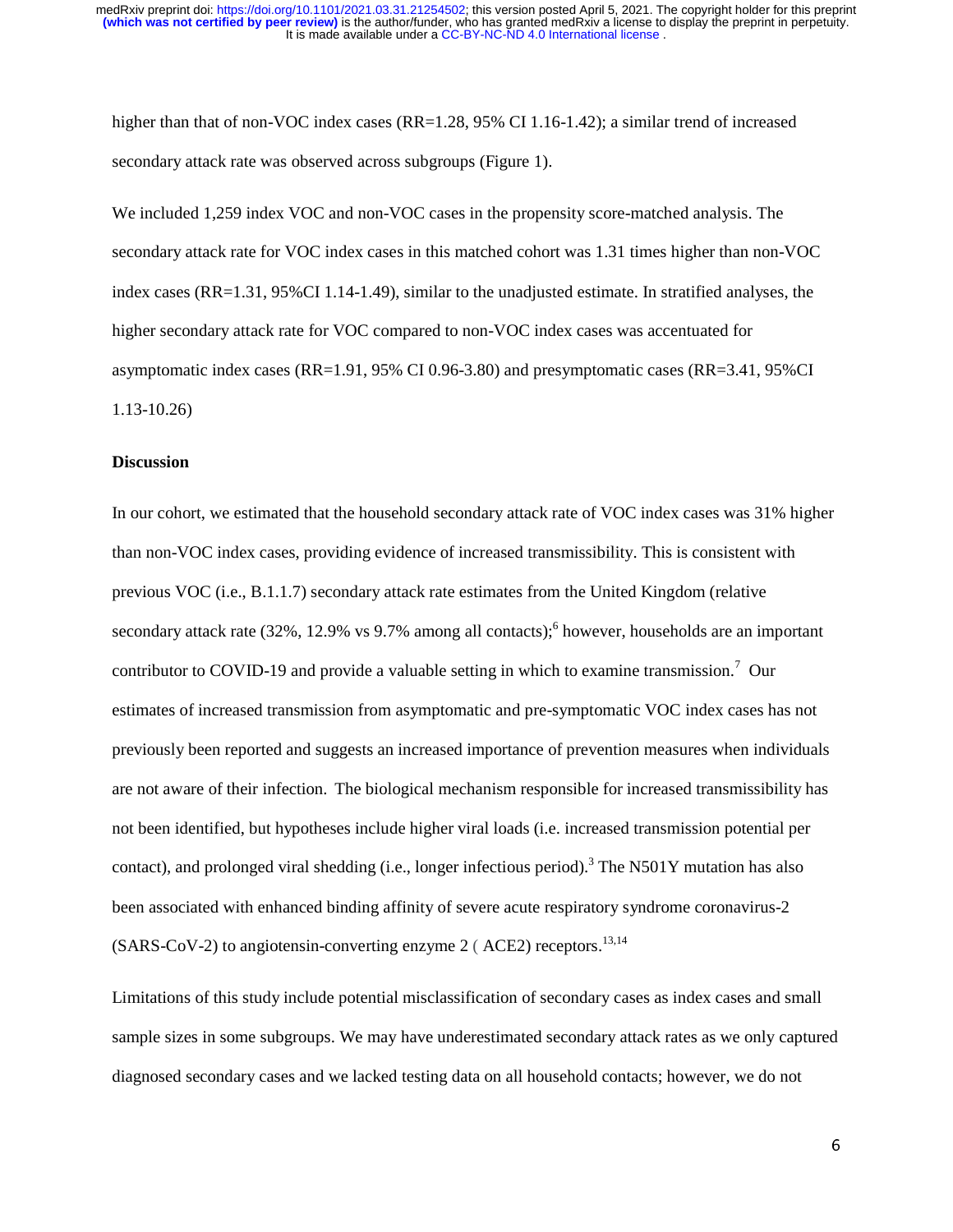believe this would be differential by VOC status of the index case. Ontario implemented more stringent measures for close contacts of all cases (not just VOC cases) in early February in response to VOC introductions, including increased frequency of testing during quarantine and outbreaks.<sup>15</sup> If household contacts were more likely to test once VOC status was known, a similar increase in the risk ratio would be expected across symptom status, suggesting an independent effect of asymptomatic and presymptomatic VOC cases on transmission.

This study provides strong evidence of increased transmissibility in households due to VOCs and suggests that asymptomatic and pre-symptomatic transmission may be of particular importance for VOCs. Our study suggests that more aggressive public health measures will be needed to control VOCs. While measures effective for persons with unknown disease status such as physical distancing and masking may continue to be highly effective, measures focused on symptomatic individuals, such as public health contact tracing, may be increasingly ineffective unless extremely rapid. Ongoing research is needed to understand mechanisms of VOC transmissibility to curb their associated morbidity and mortality.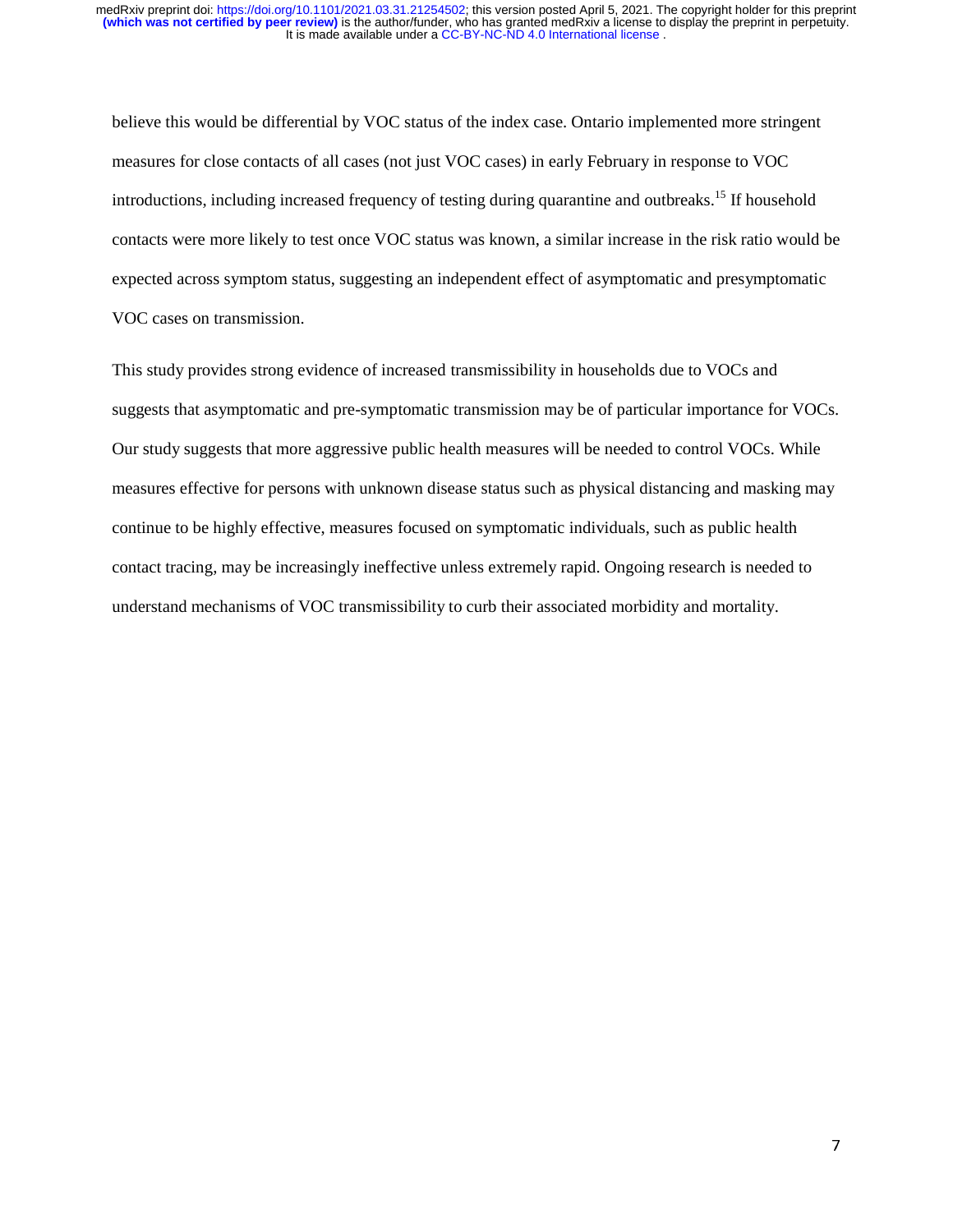# **References**

- 1. European Centre for Disease Prevention and Control. Risk related to the spread of new SARS-CoV-2 variants of concern in the EU/EEA- first update. 2021. https://www.ecdc.europa.eu/sites/default/files/documents/COVID-19-risk-related-to-spread-ofnew-SARS-CoV-2-variants-EU-EEA-first-update.pdf. Accessed March 10, 2021.
- 2. Martin DP, Weaver S, Tegally H, et al. The emergence and ongoing convergent evolution of the N501Y lineages coincides with a major global shift in the SARS-CoV-2 selective landscape [published online March 10, 2021]. *medRxiv*. doi:10.1101/2021.02.23.21252268
- 3. Davies NG, Abbott S, Barnard SC, et al. Estimated transmissibility and impact of SARS-CoV-2 lineage B.1.1.7 in England [published online March 3, 2021]. *Science*. doi:10.1126/science.abg3055
- 4. Gaymard A, Bosetti P, Feri A, et al. Early assessment of diffusion and possible expansion of SARS-CoV-2 Lineage 20I/501Y.V1 (B.1.1.7, variant of concern 202012/01) in France, January to March 2021. *Euro Surveill*. 2021;26(9):pii=2100133. doi:10.2807/1560- 7917.ES.2021.26.9.2100133
- 5. Volz E, Mishra S, Chand M, et al. Transmission of SARS-CoV-2 Lineage B.1.1.7 in England: Insights from linking epidemiological and genetic data. 2020. https://virological.org/t/transmission-of-sars-cov-2-lineage-b-1-1-7-in-england-insights-fromlinking-epidemiological-and-genetic-data/576. Accessed March 10, 2021
- 6. Public Health England. Investigation of novel SARS-CoV-2 variant. Variant of Concern 202012/01: Technical briefing 5. 2021. https://assets.publishing.service.gov.uk/government/uploads/system/uploads/attachment\_data/file/ 959426/Variant of Concern VOC 202012 01 Technical Briefing 5.pdf. Accessed March 10, 2021.
- 7. Madewell ZJ, Yang Y, Longini IM, Halloran ME, Dean NE. Household Transmission of SARS-CoV-2: A Systematic Review and Meta-analysis. *JAMA Netw Open.* 2020;3(12):e2031756. doi:10.1001/jamanetworkopen.2020.31756
- 8. Ontario Agency for Health Protection and Promotion (Public Health Ontario). SARS-CoV-2 (COVID-19 virus) variant of concern (VoC) surveillance. Toronto, ON: Queen's Printer for Ontario. 2021. https://www.publichealthontario.ca/en/laboratory-services/test-informationindex/covid-19-voc. Accessed March 28, 2021.
- 9. Paul LA, Daneman N, Brown KA, et al. Characteristics associated with household transmission of SARS-CoV-2 in Ontario, Canada: A cohort study [published online March 5, 2021]. *Clin Infect Dis*. doi:10.1093/cid/ciab186
- 10. Austin PC. Optimal caliper widths for propensity-score matching when estimating differences in means and differences in proportions in observational studies. *Pharm Stat.* 2011;10(2):150-161. doi:10.1002/pst.433
- 11. Statistics Canada. Dictionary, Census of Population, 2016. 2017. https://www12.statcan.gc.ca/census-recensement/2016/ref/dict/az1-eng.cfm?topic=az1 Accessed March 10, 2021.
- 12. R: A language and environment for statistical computing. Version 4.0.4. 2021. R Foundation for Statistical Computing, Vienna, Austria. http://www.R-project.org/
- 13. Gu H, Chen Q, Yang G, et al. Adaptation of SARS-CoV-2 in BALB/c mice for testing vaccine efficacy. *Science.* 2020;369(6511):1603-1607. doi:10.1126/science.abc4730
- 14. Barnes CO, Jette CA, Abernathy ME, et al. SARS-CoV-2 neutralizing antibody structures inform therapeutic strategies. *Nature*. 2020;588, 682–687. doi:10.1038/s41586-020-2852-1
- 15. Ministry of Health. COVID-19 Variant of Concern: Case, Contact and Outbreak Management Interim Guidance. 2021. https://www.health.gov.on.ca/en/pro/programs/publichealth/coronavirus/docs/VOC\_guidance.pdf Accessed March 25, 2021.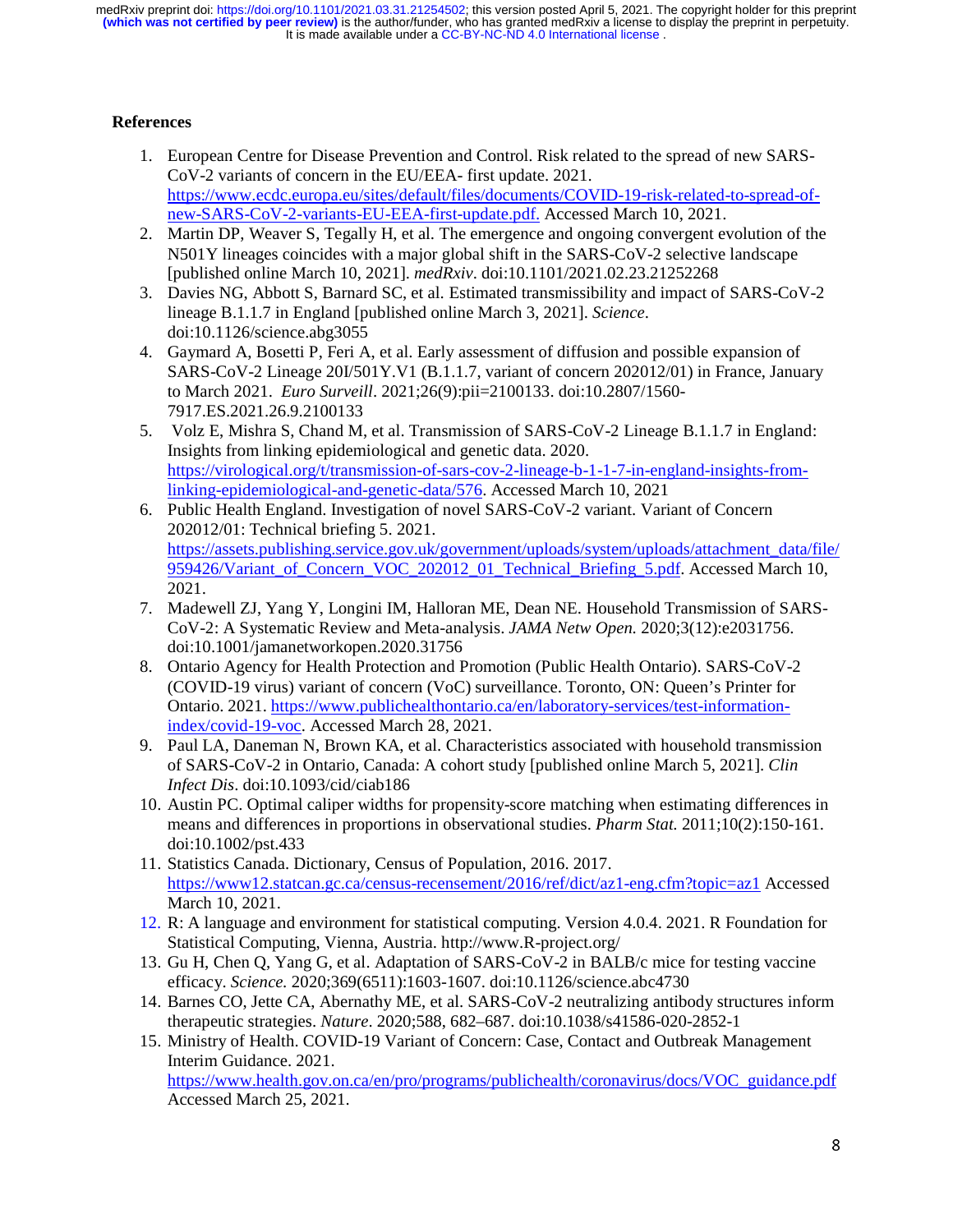| <b>Index case characteristics</b>                      | Non-variant        |                         | <b>Variant of Concern</b> |                     |
|--------------------------------------------------------|--------------------|-------------------------|---------------------------|---------------------|
|                                                        | <b>Index cases</b> | <b>Secondary attack</b> | <b>Index cases</b>        | <b>Secondary</b>    |
|                                                        | No. $(\% )$        | rate $(\% )$            | No. $(\% )$               | attack rate $(\% )$ |
| Total                                                  | 4,299              | 20.5                    | 1,318                     | 25.9                |
| Gender <sup>a</sup>                                    |                    |                         |                           |                     |
| Female                                                 | 2,074(48.2)        | 19.8                    | 647 (49.1)                | 25.6                |
| Male                                                   | 2,214(51.5)        | 21.1                    | 660(50.1)                 | 26.2                |
| Age group                                              |                    |                         |                           |                     |
| Median [IQR]                                           | 39 [27, 55]        |                         | 37 [25, 52]               |                     |
| 0-9 years                                              | 195(4.5)           | 17.0                    | 55 $(4.2)$                | 23.0                |
| $10-19$ years                                          | 351 (8.2)          | 17.0                    | 114(8.6)                  | 20.1                |
| $20-29$ years                                          | 783 (18.2)         | 15.8                    | 319 (24.2)                | 21.8                |
| 30-39 years                                            | 837 (19.5)         | 20.8                    | 225(17.1)                 | 25.2                |
| 40-49 years                                            | 681 (15.8)         | 20.4                    | 233 (17.7)                | 26.3                |
| 50-59 years                                            | 711 (16.5)         | 25.9                    | 186 (14.1)                | 34.9                |
| $60-69$ years                                          | 457 (10.6)         | 25.3                    | 126(9.6)                  | 32.5                |
| 70-79 years                                            | 188 (4.4)          | 22.1                    | 45(3.4)                   | 24.3                |
| $\geq$ 80 years                                        | 96(2.2)            | 21.9                    | 15(1.1)                   | 47.8                |
| <b>Outbreak Related</b>                                |                    |                         |                           |                     |
| No                                                     | 3,558 (82.8)       | 20.7                    | 1,040 (78.9)              | 24.0                |
| Yes                                                    | 741 (17.2)         | 19.0                    | 278 (21.1)                | 33.1                |
| Testing delay <sup>b</sup>                             |                    |                         |                           |                     |
| No symptoms                                            | 410 (9.7)          | 6.0                     | 116(8.9)                  | 12.4                |
| <0 days                                                | 159(3.8)           | 6.3                     | 71(5.5)                   | 16.0                |
| 0 days                                                 | 431 (10.2)         | 13.9                    | 137 (10.5)                | 15.5                |
| 1 day                                                  | 769 (18.2)         | 21.6                    | 258 (19.8)                | 28.7                |
| 2 days                                                 | 672 (15.9)         | 21.9                    | 207 (15.9)                | 33.2                |
| 3 days                                                 | 498 (11.8)         | 23.9                    | 138 (10.6)                | 24.5                |
| 4 days                                                 | 335(7.9)           | 23.6                    | 86 (6.6)                  | 31.4                |
| $\geq$ 5 days                                          | 960 (22.7)         | 26.2                    | 288 (22.1)                | 30.1                |
| Neighbourhood<br>Characteristics                       |                    |                         |                           |                     |
| Proportion of visible<br>minorities <sup>c</sup>       |                    |                         |                           |                     |
| $0 - 20%$                                              | 1,128(26.8)        | 19.7                    | 229 (17.6)                | 24.0                |
| 21-40%                                                 | 659 (15.7)         | 22.0                    | 209 (16.1)                | 26.8                |
| 41-60%                                                 | 649 (15.4)         | 22.4                    | 224 (17.2)                | 21.7                |
| 61-80%                                                 | 765 (18.2)         | 19.7                    | 310 (23.9)                | 29.3                |
| $\geq 81\%$                                            | 1,001(23.8)        | 20.3                    | 327 (25.2)                | 26.3                |
| Proportion of households<br>with crowding <sup>d</sup> |                    |                         |                           |                     |
| $< 5\%$                                                | 2,381 (56.7)       | 21.5                    | 640 (49.3)                | 27.4                |
| $\geq 5\%$                                             | 1,821(43.3)        | 19.5                    | 659 (50.7)                | 24.6                |

## **Table 1.** Characteristics of index cases by VOC status and household secondary attack rate

<sup>a</sup>This section does not include missing or other genders (22 index cases and 20 associated secondary cases and 73 household contacts).

<sup>b</sup>Testing delay: days between the index case symptom onset and specimen collection. Cases with no symptoms were defined as cases that were missing symptom onset date and did not have any COVID-19 symptoms flagged in CCM. Index cases with a testing delay of <0 days were those who were tested prior to the onset of their symptoms (i.e. presymptomatic). Those that did not report a symptom or did not report a symptom onset date and were not reported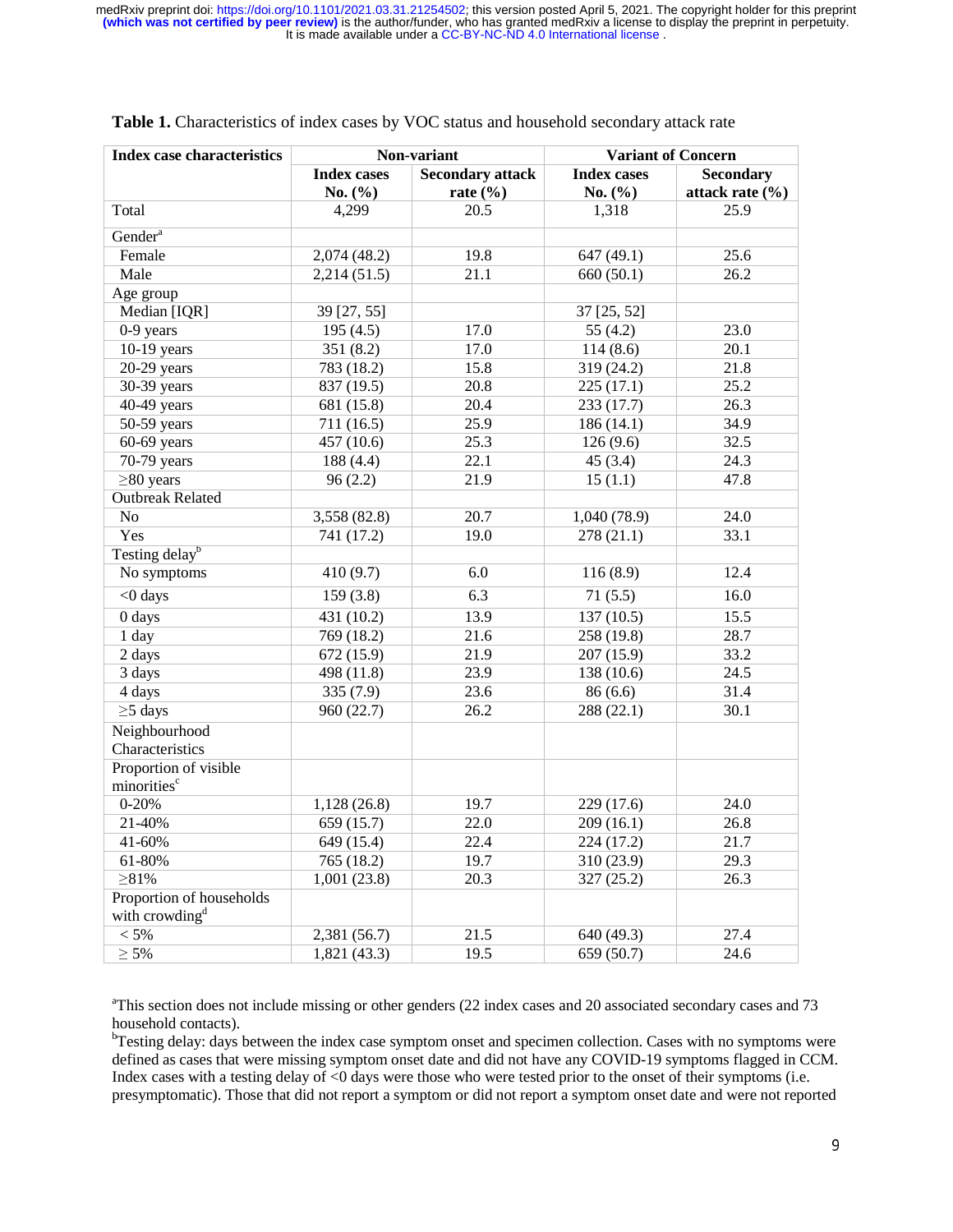as asymptomatic, or did not report a specimen collection date, were excluded from this section (82 index cases and associated 59 secondary cases and 235 household contacts).

c Percentage of visible minorities (non-white and non-Indigenous population) in an Aggregate Dissemination Area having population between 5,000 to 15,000 based on the 2016 Census of Population in Canada. Households missing this measure were excluded from this section (116 index cases and associated 48 secondary cases and 311 household contacts).

<sup>d</sup>Percentage of households in an ADA which have more than 1 person per room. Households missing this measure were excluded from this section (116 index cases and associated 48 secondary cases and 311 household contacts).